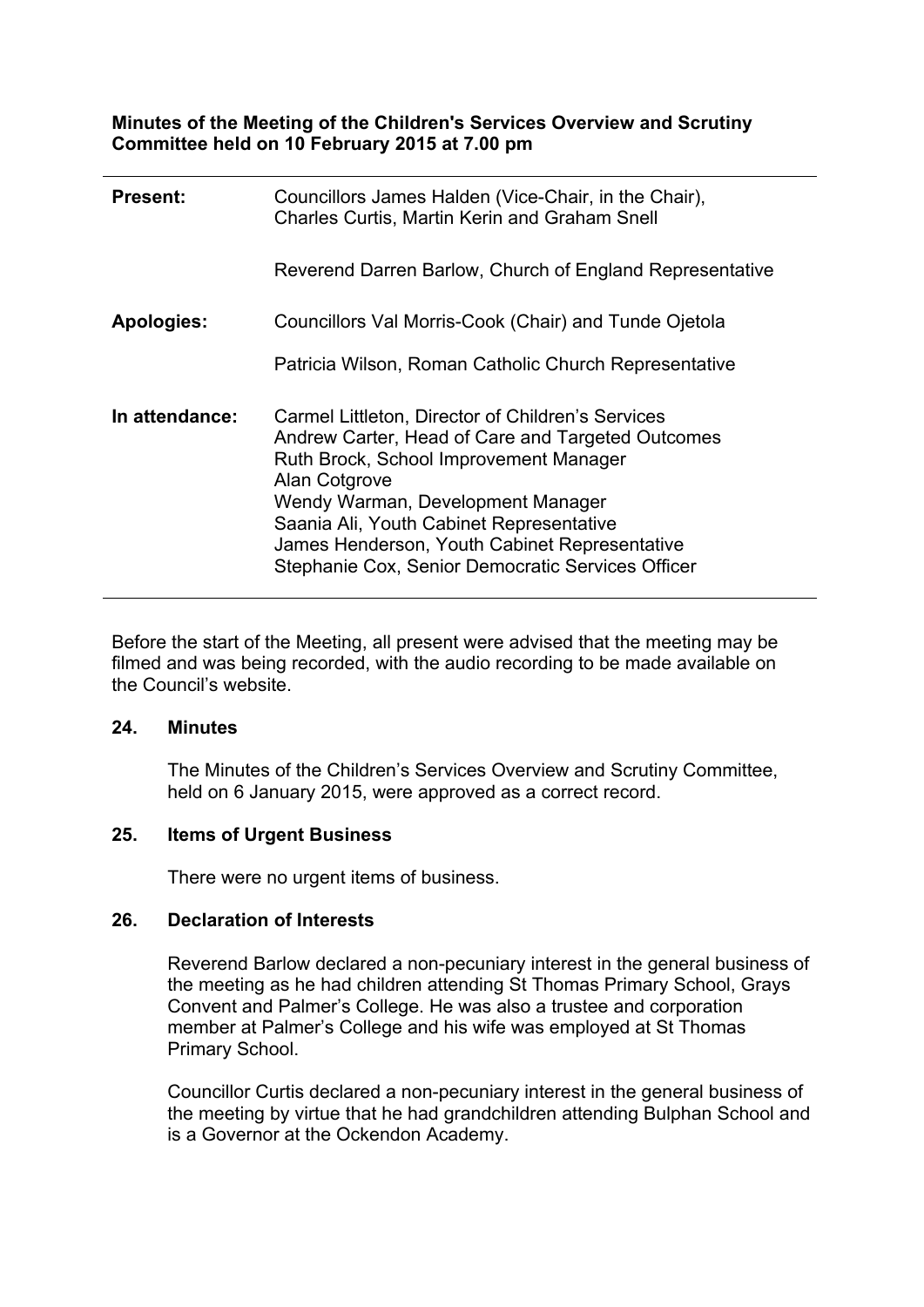The Chair advised that he proposed to bring forward 'Item 7, Youth Consultation – alternative ways of working to support young people across Thurrock' on the agenda, following which the remaining items would be taken in the order printed. Members were in agreement.

### **27. Youth Consultation alternative ways of working to support young people across Thurrock**

The Development Manager introduced the report which outlined the results of the consultation that had been supported by Youth Cabinet, in order to examine alternative delivery models for youth activities across Thurrock.

Members were advised that the response to the consultation had been positive and that 383 responses had been received and that following further focus groups and polls on social media the name 'Inspire' had been chosen to brand provision going forward.

A Youth Cabinet representative explained that she was part of the Youth Hub Committee, and felt that this had been a good opportunity to review the needs of young people. She added that the last refresh had been some time ago and that the recent work would be of benefit to young people in Thurrock.

Councillor Kerin observed that it was important to work with young people regarding Not in Education Employment or Training (NEET) figures as this affected their age group and he valued their opinion. Members were advised that it was important to take into account the views of young people and that there had been a significant reduction in NEET figures to 5.4%.

A Youth Cabinet representative advised Members that the Youth Cabinet were keen to run more campaigns and he thought an examination of the NEET issue would be of interest. He informed Members that he would report back to the Youth Cabinet Participation Officer to see if this could be progressed further.

Rev Barlow highlighted that responses varied widely across the Borough and was concerned that young people in isolated communities such as Bulphan, Fobbing and West Tilbury could become disconnected from service provision. In response the Development Manager assured Members that young people were surveyed in schools and youth groups across the Borough.

Councillor Curtis asked whether partnership working could be developed to offer a wider breadth of services with local providers, especially in light of budget savings and the closure of Culver House, and whether youth clubs could be run at other facilities such as the Ockendon School on evenings and weekends.

The Director of Children's Services advised that they were looking to increase partnership working to offer a wider breadth of services with local providers. Councillor Halden encouraged Youth Cabinet be in involved in the Supporting Pathways into Work for Young People task and finish review and requested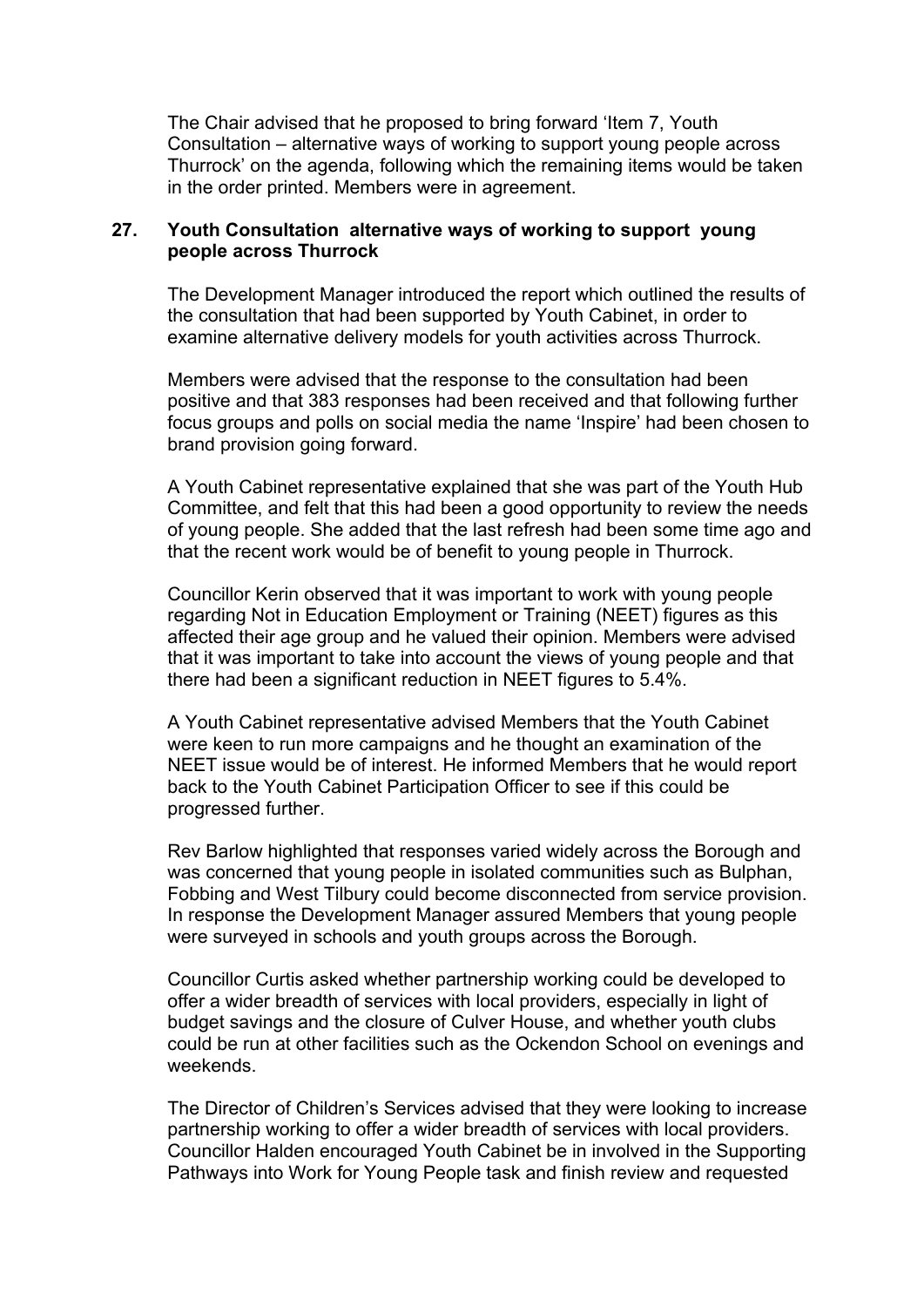that they be invited to the first meeting. Democratic Services advised that Youth Cabinet representatives would be invited once the date was arranged.

Councillor Halden felt that the Council was very good at consulting with Youth Cabinet on issues that affected young people directly, but questioned whether much work was being undertaken in relation to less obvious youth related issues such as regeneration. The Youth Cabinet representative explained that a Regeneration Officer had recently presented at Youth Cabinet and felt that young people's voices were head, however they would like to see greater feedback on how their views were implemented.

## **RESOLVED:**

- **1. That the consultation feedback be noted and the Youth Cabinet formally applauded for the good work they undertook in developing and analysing the feedback.**
- **2. That Members endorse the work of the Project Team, supported by members of the Youth Cabinet, to explore alternative delivery models for Youth Related Activities.**
- **3. That the findings of the youth survey be used to inform services for young people.**

## **28. Commissioning of Local Authority Day Nurseries in Tilbury**

The Director of Children's Services briefly introduced the report which set out the recommendations for the commissioning out of two local authority day nurseries in Tilbury, Little Pirates and Neptune Nursery.

The Interim Strategic Leader for School Improvement further added that this would continue to provide high quality service provision.

Members were advised that staff and parents had been consulted and that the main concerns raised included the quality of provision, staffing futures and that the location and number of places remained the same. The Committee were assured that the TUPE scheme would apply for all staff.

Members were concerned how a private enterprise could save £62,000 in the operation of the nurseries whilst generating a profit, and questioned whether a business plan was in place. Members also questioned how realistic the plans were that a provider could be found in light of the budget shortfall, and why the Council could not make the service more profitable.

The Director of Children's Services advised the Committee that:

• It was expected that an external provider could make a capital investment without increasing fees or staff reductions so as to ensure the nurseries profitability and that money could be saved in back office functions. It was reported this was more difficult for the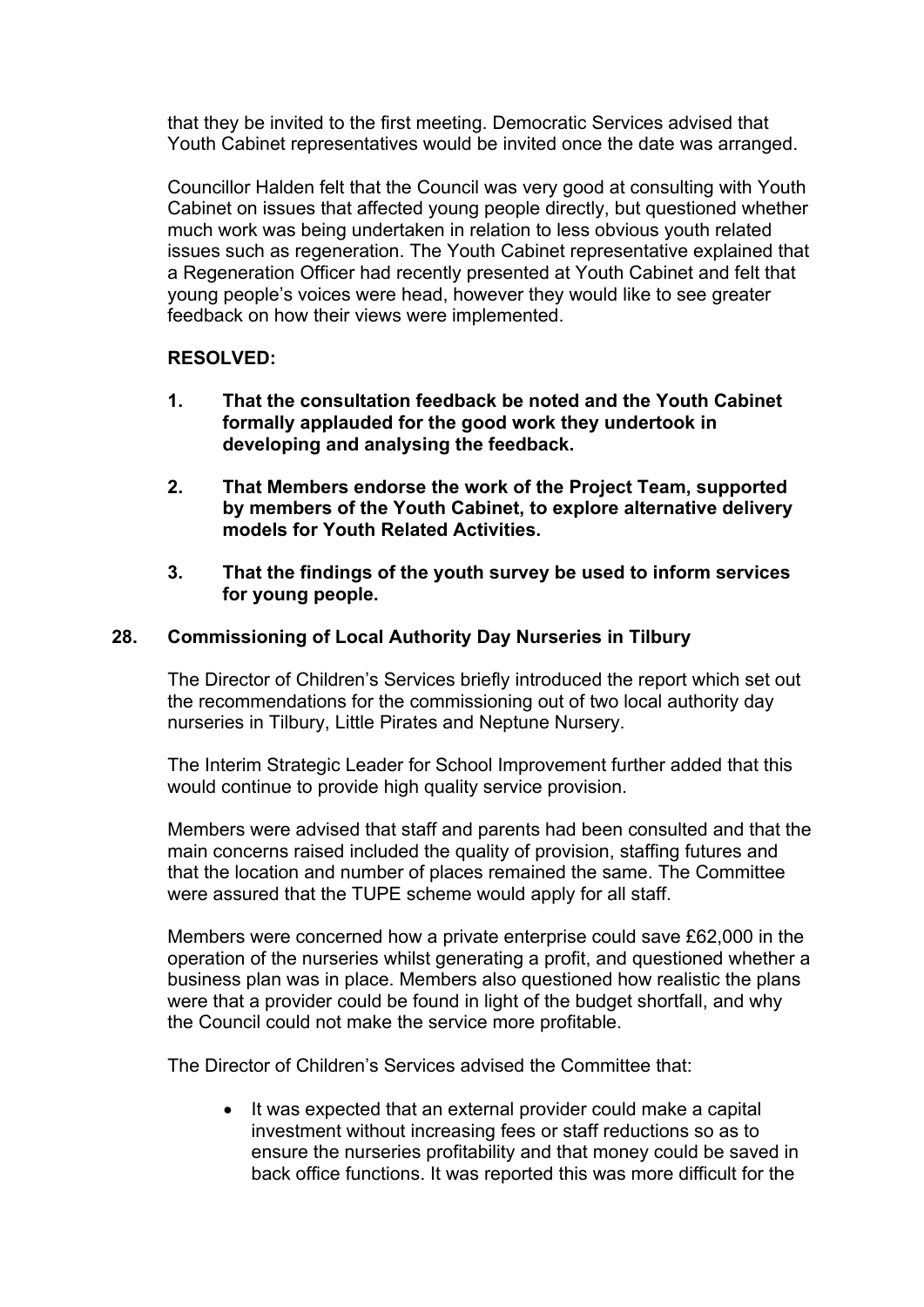Local Authority which was only responsible for two nurseries, and that a larger provider would be able to make greater savings in relation to back office or administrative functions.

- In both nurseries the numbers were very good; there was high demand and waiting lists and a demand for funded places.
- A safety net was also in place so that if a suitable provider could not be found the local authority could keep the nurseries "in-house" until an alternative could be identified.
- The nurseries were not losing money and that there had been a considerable amount of interest from external providers to bid for the operation of the day nurseries.
- The Council did not have the capital money required to reinvest into the service to increase profitability.

A Member asked whether by commissioning out the two day nurseries if there was a danger that the Council could become deskilled, to which officers explained that the Local Authority had minimal oversight as this was driven by statutory partners.

Members were particularly concerned that an external provider would be inclined to increase prices. The Interim Strategic Leader for School Improvement explained that there was considerable scope for expansion at both nurseries as there was not enough provision for 2 year olds to meet demand. It was explained that with greater capital investment a greater profit could be achieved but Members were assured that an affordability factor would be written into the tender. It was further reported that there was not a great amount of variance in the cost of nursery places, as they had to remain competitive, and that a review of prices would be undertaken each year.

Members recognised that the proposal was a sensible idea but were keen that guarantees would be put in place in order to maintain the number of nursery places and guarantee the quality of service provision, to which it was explained that quality would be managed by OFSTED inspections.

# **RESOLVED**

- **1. That the committee note the contents of the report, including the recommendations set out below to be agreed by Cabinet on 11 February 2015.**
	- **That it be agreed to commission out the two local authority run day nurseries in Tilbury as one unit, subject to the service specification, in order to maintain the number of places and service quality.**
	- **That a full range of early years and childcare services continues to be offered in Tilbury including provision for funded early education for two, three and four year olds.**
	- **That it be agreed to proceed to tender, as outlined in the commissioning report included at appendix 1.**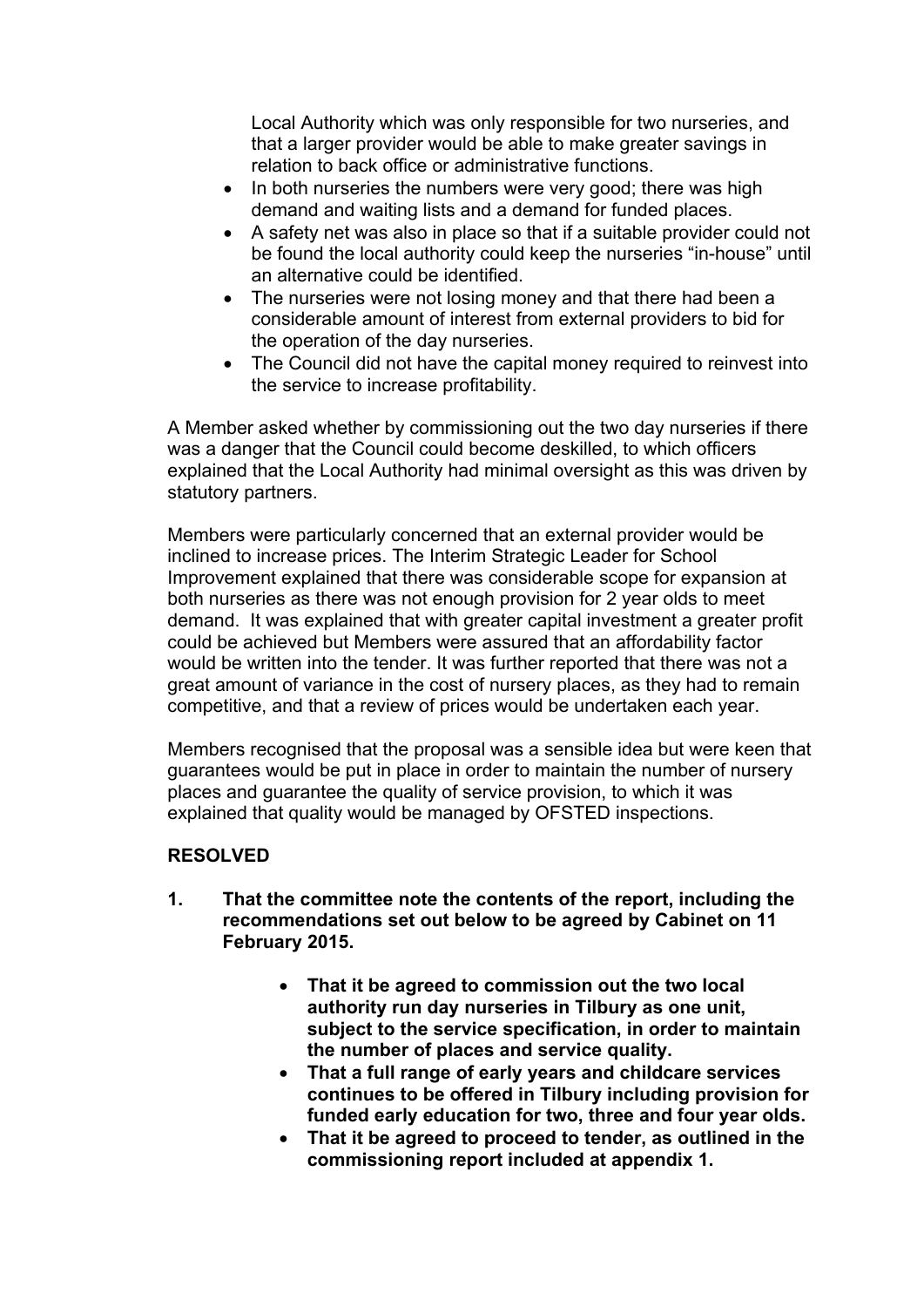**That authority be delegated to the Director of Children's Services in consultation with the relevant Portfolio Holder to proceed to tender and award the Contract to the successful provider.**

## **29. Thurrock Local Safeguarding Children Board Annual Report 2013-2014**

The Business Manager sent the apologies of the Independent Chair of the Local Safeguarding Board and introduced the annual report which provided an account of the activity that had been conducted to oversee safeguarding services within Thurrock and to assess their effectiveness.

It was reported that the membership of the board from each agency was very good, and included five statutory partners such as the Police, NHS alongside representatives from Education, the Community and Voluntary Sector and commissioned service providers.

Members were advised that there had been a policy development refresh of Pan Essex Child Protection Procedures and the key achievements of 2013-14 were highlighted which included:

- The 2013 Conference on the Voice of the child.
- A managed review of fabricated illness.
- A responsive multi agency learning and development programme.
- The launch of the new LSCB website which to date had reached 29,461 hits and was used by both professionals and the community.
- The examination of water safety and child deaths in swimming pools.
- An information stand at the Big Lunch and Tilbury Family Festival events.
- Work with Youth Cabinet to evolve the young ambassador's programme for the LSCB.
- The survivors of Child Abuse conference.
- Walk Online Roadshows, in response to Police intelligence that victims of online crime were getting younger and younger.

The Committee were advised that the service had been awarded runner-up in the category of 'Innovator of the Year' at the Local Authority Awards and were funded through partnership funding, which had not increased in four years.

Members thanked all those involved for an excellent report, welcomed the greater focus on outcomes and commended the LSCB on their key achievements.

Officers explained that some outcomes had been particularly challenging, such as the Voice of the Child and ensuring that the needs of young people who required support were met.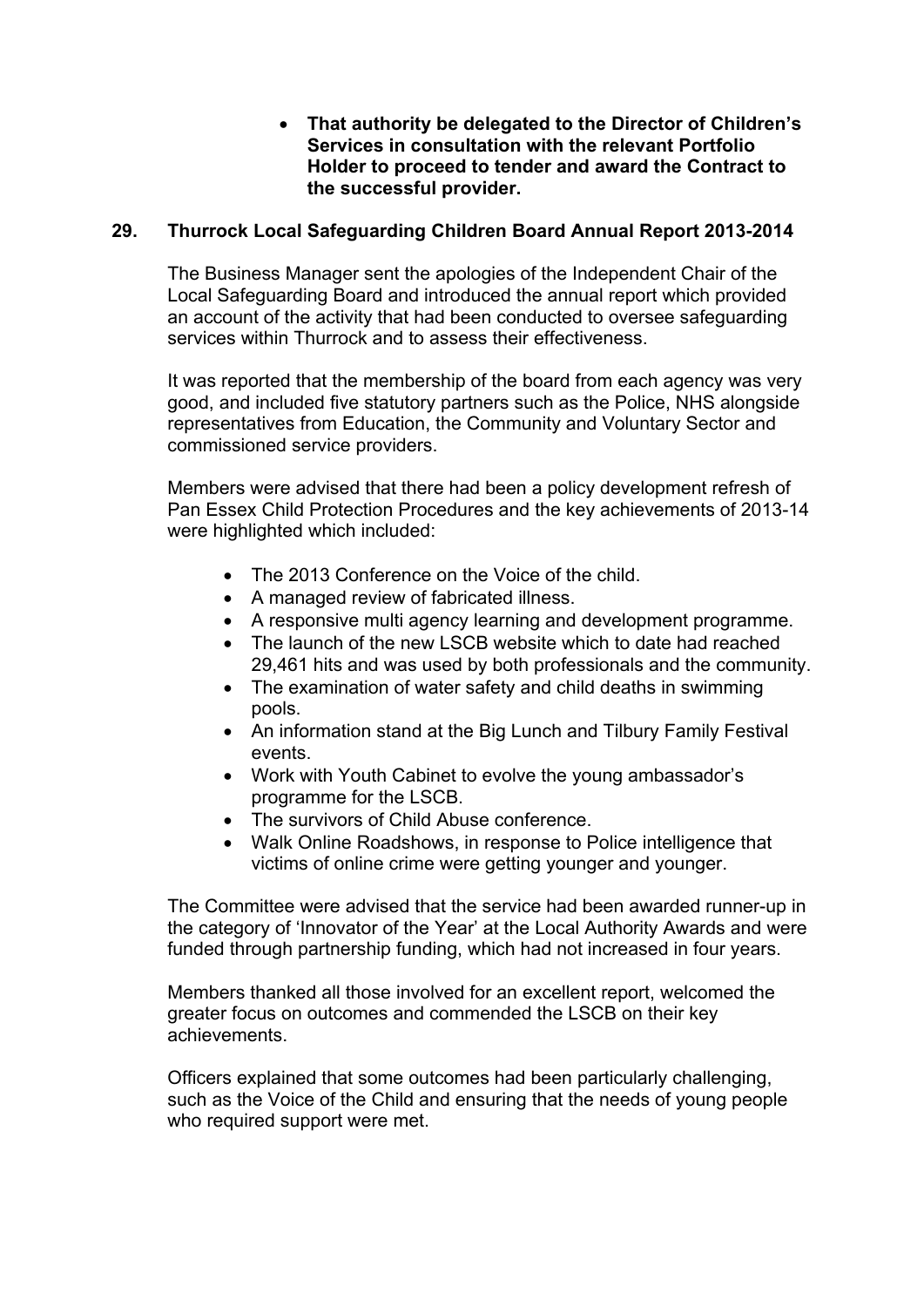Rev Barlow asked whether in light of the recent report from the BBC regarding the online issues that faced young people, if the funding was sufficient for the task that lay ahead. In response officers explained that it was important to examine funding not only in financial terms but in relation to resources available. It was reported that practice was regularly examined across all agencies to ensure they were effective as they could be, such as the Early Offer of Help Service.

Rev Barlow further observed that the £151,000 budget was comparatively small to the budget of the local authority, to which the Director of Children's Services explained than although the budget available was relatively small; in reality the LSCB had access through its statutory partners to an operating capacity of many of millions of pounds.

Councillor Curtis questioned whether the statutory partners still fully supported the work of the LSCB in light of the budget challenges faced by all agencies, to which officers assured Members that all agencies were committed to this work.

Councillor Halden recognised that Essex Police had recently embedded a new Victims Charter and asked whether all agencies should have a Victims Charter, not just the Police. In response, officers explained that there was a national charter that had been adopted and all agencies had its own victim support process.

Councillor Halden was concerned that information sharing between agencies was not as good as it should be, and questioned what power the LSCB had to hold agencies to account. The Business Manager advised that there was no specific power, but the LSCB had the right to challenge its statutory partners and others and this feedback was provided and acted upon by board members.

## **RESOLVED:**

- **1. That the progress made on children's safeguarding for the 12 month period April 2013 to March 2014 be noted.**
- **2. That the Committee consider and comment upon the report.**

# **30. Learning from the Serious Case Review of "Julia"**

The Head of Children's Social Care advised Members of the process of the serious case review, following which the Business Manger reported that Regulation 5 of the Local Safeguarding Children's Board Regulations 2006 set out the requirement for a serious case review to be undertaken in instances where abuse or neglect of a child was known or suspected, and where either the child died or was seriously harmed and there was cause for concern as to how the Authority, their Board Partners or relevant people worked together to safeguard the child.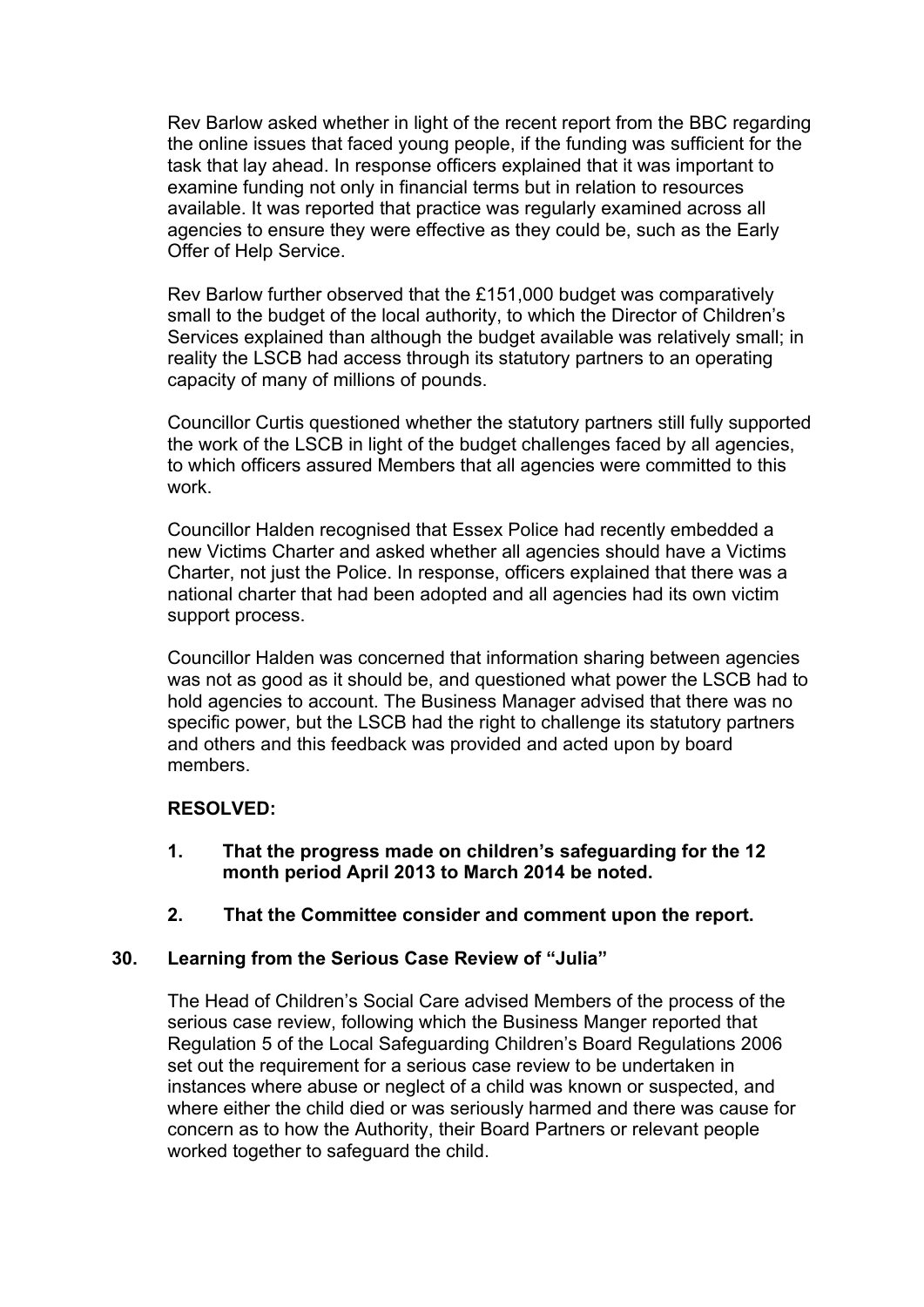The Committee were advised that this case had been referred to the Thurrock Local Safeguarding Children Board Serious Case Review Panel and they were satisfied that it met the specified criteria, following which a case review had been undertaken using the SCIE Learning Together Methodology.

A Member questioned how all agencies had been notified of the serious case review and whether this had included the Chief Executive of Thurrock Council. Members of the Committee were concerned that this case had not been highlighted to Elected Members earlier, until details were released in the local press.

The Director of Children's Services reported that the case review had been included on the Children's Services Overview and Scrutiny Committee work programme, and that it had been referred to the next available meeting after the report had been published online.

Members were advised of the SCIE review process and that it used the case to identify where processes could be improved so that it was learning specific.

The Head of Children's Social Care advised Members in detail of the seven specific findings of the serious case review, which were outlined in the report.

Members indicated that there was no doubt that the young person was let down a number of agencies and her family, and observed that it was evident that there was a lack of good communication and no oversight or coordination between the different agencies who were involved.

The Head of Children's Social Care highlighted that information was being shared; however there was not sufficient analysis of the information or challenge when matters were not progressed.

Councillor Halden was alarmed at the fact that on a number of occasions there was no record of a response by Children's Social Care. The Head of Children's Social Care shared this alarm at the poor recording and reported that the service was auditing cases to ensure accurate recording.

Councillor Halden further reported his concern regarding the mistaken belief that the young person could not be seen without her mother, and questioned whether further training for Social Workers was required. In response officers explained that they did not believe this was a result of a lack of understanding but agreed that this needed action.

Councillor Kerin highlighted that the role of GP's was critical, as everyone was registered with a GP and they played a valuable role in the reporting of missed appointments. He further questioned whether there was a Safeguarding GP for Thurrock and felt that if there had of been the outcome for the young person could have been different.

In response the Committee were advised that each GP surgery in Thurrock had a designated safeguarding lead and GP's regularly attended meetings of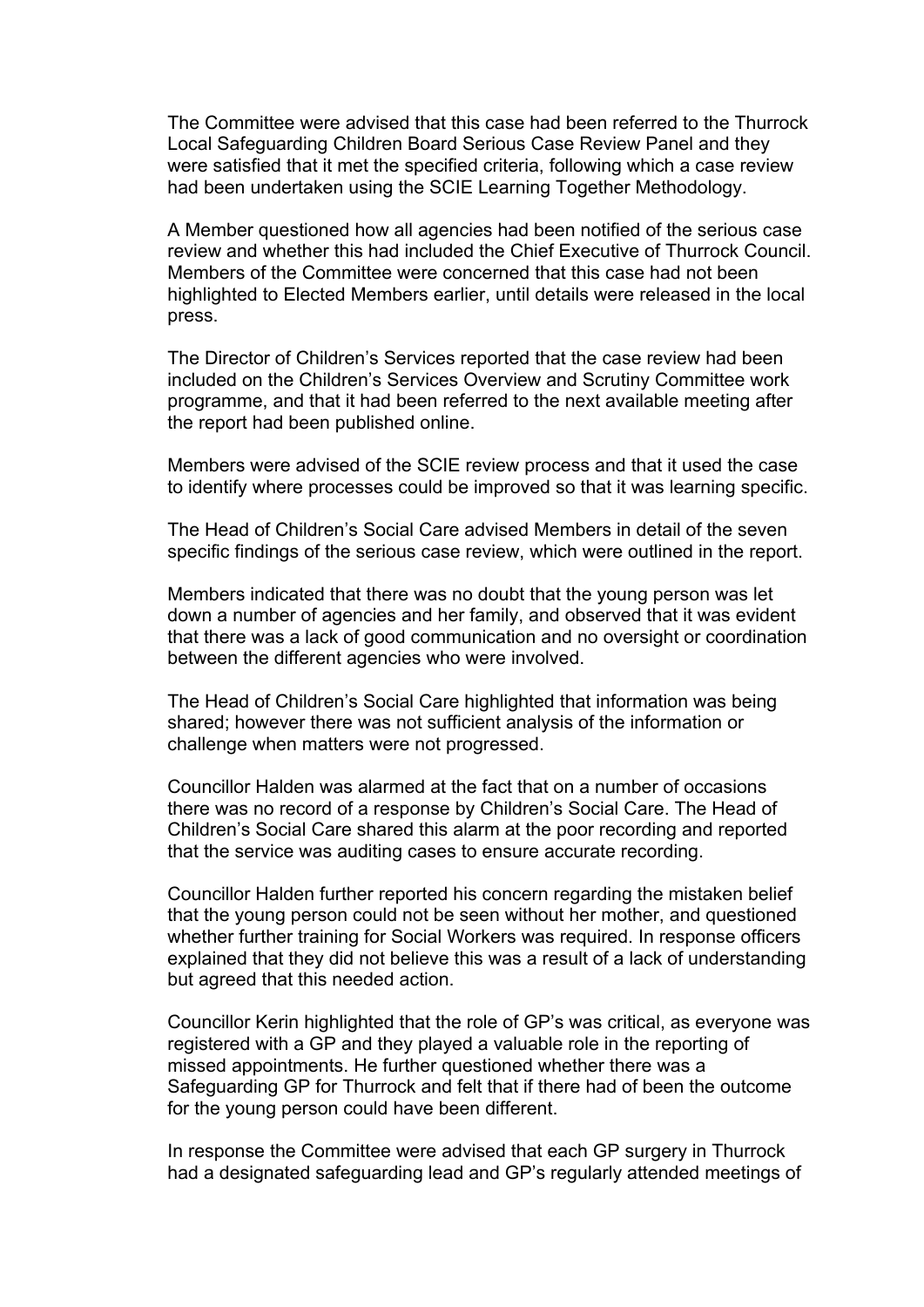the board, as well as other work that included regular slots on GP forums and a training programme for doctors to become Child Sexual Exploitation Champions.

Councillor Snell highlighted that despite having identified the young person was having difficulties at school the case was closed and felt that the case should have not been closed as non-engagement by the mother was not a valid excuse. He added that if Social Workers had identified this further harm could have been prevented.

In response the Head of Children's Social Care explained that the purpose of the review was to identify where improvements could be made, and assured Members that one single Social Worker could not close a whole case, rather this was a whole system response.

Members raised concerns regarding the reporting process of the case to Elected Members in general and Overview and Scrutiny in particular, and felt that the serious case review should have been actively brought to Members attention earlier.

Members questioned how there were no concerns identified for the young person's half-sibling, despite the fact that she would have been exposed to a similar level of risk. In response officers explained that this was why it was important to produce a single assessment for a whole family in order to take a holistic approach, rather than a single method of assessment on individuals.

Members asked how the service would tackle non-engagement of a parent in future, to which the Head of Children's Social Care explained that a Children in Need Plan would be established and firm targets set so that if these were not met by a parent the Children's Social Care team could escalate the case as required, whether to a Supervision Order or a Court, in order to illicit change.

Councillor Curtis asked whether Children's Social Care had enough powers to elicit necessary change, to which the Director of Children's Services explained that powers rested with the Court, but that it was important the case was escalated by the service to enact these powers.

Rev Barlow observed that there was much preoccupation with the mother and questioned whether the reason why the case was not escalated was due to a high workload of the Social Workers. Officers felt that the workload of Social Workers was reasonable, rather the issues identified were regarding the lack of appropriate escalation of the case from a Children in Need plan to a Children Protection Plan and ultimately to the Court.

The Committee feared that the same problems could happen again in future and were concerned whether this was an isolated case or an inherent structural problem. The Head of Children's Social Care explained that everyone remained vigilant and that mechanisms were in place to ensure that concerns were identified and acted upon as soon as possible. He further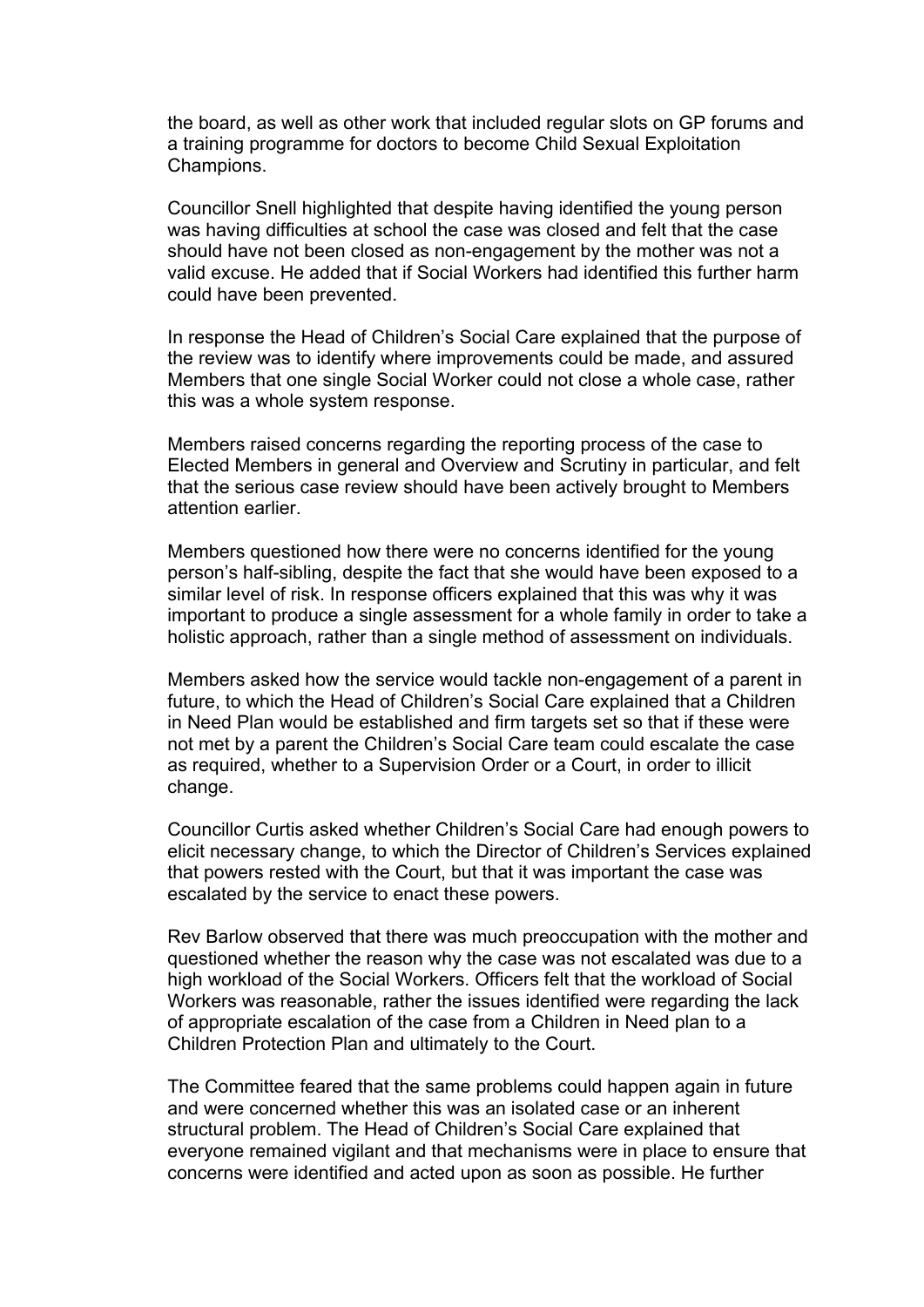added that he could not guarantee that similar instances could not occur again in future, however he was confident that the same mistakes could not be made again as there were new mechanisms in place and greater awareness cross-agencies.

Members were sobered to learn that over twenty professionals had been involved in the young person's case, and were concerned that sufficient measures were not in place to prevent the same mistakes in future.

The Committee were advised that every agency involved in the case had contributed to the action plan and inter-agency training had been delivered to overcome the challenges identified. The Director of Children's Services added that all individuals involved in the case had also contributed to the review to establish the learning points.

Members stated that the report was upsetting reading but was well contextualised and presented, and requested that it be easily accessible.

Councillor Halden requested that officers undertake a Peer Review to ensure that lessons could be learned.

The Chair proposed a number of new recommendations to which the Committee agreed; as it was felt it was not adequate to simply note the report.

### **RESOLVED:**

- **1. That the Committee welcomed the paper from the Local Safeguarding Children's Board, but Members were extremely concerned with the findings.**
- **2. That officers be instructed to refer a protocol to the Corporate Parenting Committee, detailing procedures for informing members and the relevant Overview and Scrutiny Committee of such serious issues in future.**
- **3. That officers be instructed to prepare a report for Children's Services Overview and Scrutiny Committee regarding a form of a comprehensive peer review for Thurrock's Social Work team based on the findings of the report.**
- **4. That the Committee requests that the Cabinet Member to make a statement to the full council to explain what action the Council will take to prevent such corporate failings happening again.**
- **5. That the multi-agency action plan be referred to the next practicable meeting of Children's Services Overview and Scrutiny Committee.**
- **31. Work Programme**